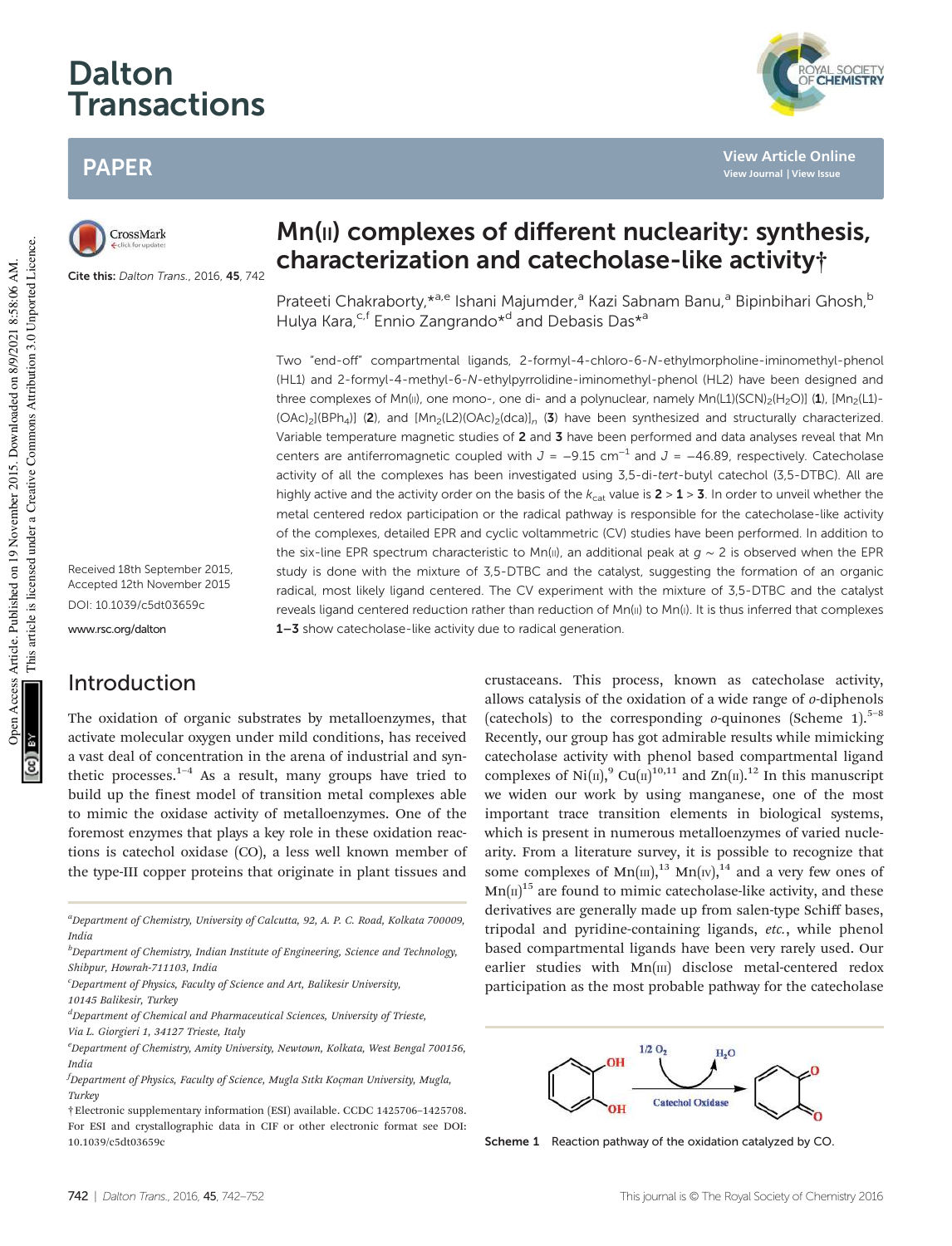

Fig. 1 Structure of the two synthesized compartmental ligands.

activity of the model compounds.<sup>13b</sup> In the case of  $Mn(\text{II})$ complexes,<sup>15</sup> although we found excellent catalytic activities, we failed to evaluate the plausible catalytic mechanism. That failure inspires us to synthesize new  $Mn(\mu)$  complexes to explore that untouched arena of catecholase activity study and thereby to unveil the most probable mechanistic pathway. In order to reach our goal, the ligands of our choice in the present study are two phenol based compartmental ligands, namely 2-formyl-4-chloro-6-N-ethylmorpholine-iminomethylphenol (HL1) and 2-formyl-4-methyl-6-N-ethylpyrrolidine-iminomethyl-phenol (HL2) (Fig 1). We have prepared three  $Mn(\text{II})$ complexes having different nuclearities, *i.e.*  $[Mn(L1)(SCN)_{2}(H_{2}O)]$ (1),  $[Mn_2(L1)(OAc)_2][BPh_4]$  (2), and  $[Mn_2(L2)(OAc)_2(dca)]_n$  (3), structurally characterized them and have studied their catecholase-like activity in DMSO solvent with 3,5-di-tert-butylcatechol (3,5-DTBC) as the substrate. EPR and cyclic voltammetric studies help us to understand the origin of the catecholase-like activity of our  $Mn(\pi)$  complexes. Variable temperature magnetic study on complexes 2 and 3 has also been performed since the compounds of phenol based compartmental ligands are well known for their stimulating magnetic properties.<sup>16–19</sup> This examination of magnetic properties of such compounds helps not only in further understanding the relations between magnetic coupling centers in metalloproteins and enzymes, but also to extend the knowledge of molecular magnetism.

# Results and discussion

## Synthesis, rationalization, and characterization of the metalcomplexes

Three manganese( $\pi$ ) complexes (1–3) were prepared by adopting the template synthesis technique by treating a methanolic solution of corresponding manganese salts with the Schiff base formed in situ between 2,6-diformyl-4-R-phenol (where  $R =$  chloro, methyl) and the diamines, and structurally characterized using single crystal X-ray diffraction (vide infra). FT-IR spectral study reveals that all complexes exhibit bands due to the C=N stretch in the range of 1630–1648  $cm^{-1}$  and skeletal vibration in the range of 1545–1555  $cm^{-1}$ . The presence of a coordinated SCN<sup>−</sup> anion in complex 1 has been assigned by a broad band in the region of 2065  $cm^{-1}$ . In complex 2, the OAc<sup>-</sup> anions show bands at 1483 cm<sup>-1</sup> and in complex 3 OAc<sup>-</sup>

anions and dicyanamide show bands at 1488 and 2165  $cm^{-1}$ , respectively. Electronic spectra of all complexes studied in DMSO medium display very similar absorption bands in the range of 375–425 nm. The observed strong higher energy single band (between 375 and 425 nm) is due to the combination of both phenoxido–Mn $(n)$  and hydroxido–Mn $(n)$ LMCT bands. Room temperature (300 K) magnetic moment calculations (5.96 $\mu_B$  for complex 1, 8.37 $\mu_B$  and 8.19 $\mu_B$  for complex 2 and 3, respectively) reveal that  $Mn(\pi)$  in all complexes is in a high spin state.

## Crystal structure descriptions

The crystal structure analysis showed the formation of a mononuclear neutral species,  $\text{[Mn(HL1)(SCN)}_{2}\text{[H}_{2}\text{O)}$ ], due to the protonation of one of the imine nitrogen atoms. An ORTEP drawing is depicted in Fig. 2, and a selection of coordination bond distances and angles is reported in Table 1. The metal is chelated by ligand HL1 through the phenoxo oxygen atom, the imine–nitrogen and the amine donor of the morpholine ring with Mn–O and Mn–N bond distances of 2.1222(14), 2.2075(18), and 2.387(13) Å, respectively. The latter value refers to the coordinated morpholine moiety at a higher occupancy (see Experimental section). The distorted octahedral coordination sphere is completed by an aqua ligand and two isothiocyanate anions  $(Mn-O1w = 2.3692(18), Mn-NCS = 2.163$ (2) and 2.154(2)  $\AA$ ) (Fig. 3). The distortions in the coordination bond angles are attributable to the strength of the HL1 chelation and the value of O1–Mn–N3 (of  $156.5(2)°$ ) deviates more from ideal geometry (Table 1). The protonated imino nitrogen N1 forms an intramolecular H-bond with the phenolato oxygen O1 ( $N\cdots$ O distance 2.598(2) Å), and the water molecule is engaged in weak H-bonding with N4 and S2 of a



Fig. 2 ORTEP drawing (ellipsoid probability at 30%) with atom labels of complex 1 (of the disordered coordinated morpholine, only that at the higher occupancy is shown).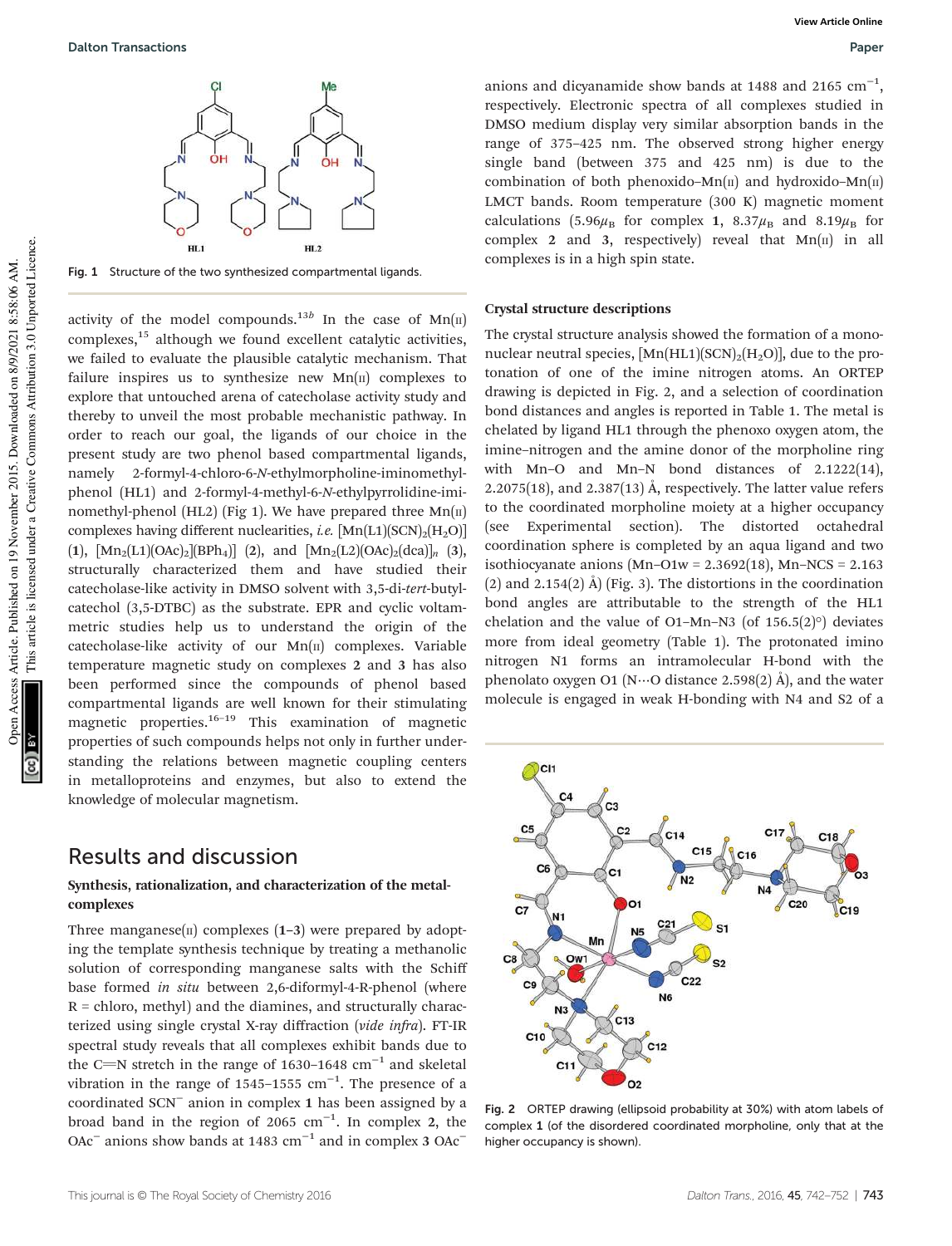Table 1 Coordination bond lengths (Å) and angles (°) for complex 1

| $Mn-O(1)$<br>$Mn-O(1w)$<br>$Mn-N(1)$                                                                                                                           | 2.1222(14)<br>2.3692(18)<br>2.2075(18)                                                         | $Mn-N(3)^a$<br>$Mn-N(3b)^a$<br>$Mn-N(5)$<br>$Mn-N(6)$                                                                                    | 2.387(13)<br>2.413(13)<br>2.163(2)<br>2.154(2)                                 |
|----------------------------------------------------------------------------------------------------------------------------------------------------------------|------------------------------------------------------------------------------------------------|------------------------------------------------------------------------------------------------------------------------------------------|--------------------------------------------------------------------------------|
| $O(1)$ –Mn–N $(6)$<br>$O(1)$ –Mn–N $(5)$<br>$N(6)-Mn-N(5)$<br>$O(1)$ -Mn-N $(1)$<br>$N(6)-Mn-N(1)$<br>$N(5)-Mn-N(1)$<br>$O(1)$ -Mn- $O(1w)$<br>$N(6)-Mn-O(1w)$ | 89.73(7)<br>89.35(8)<br>93.29(9)<br>82.07(6)<br>163.57(8)<br>100.79(9)<br>91.18(7)<br>83.28(8) | $N(5)$ -Mn-O(1w)<br>$N(1)$ -Mn-O(1w)<br>$O(1)$ -Mn-N $(3)$<br>$N(6)-Mn-N(3)$<br>$N(5)-Mn-N(3)$<br>$N(1)$ –Mn– $N(3)$<br>$O(1w)$ -Mn-N(3) | 176.52(8)<br>82.69(7)<br>156.5(2)<br>111.3(2)<br>85.2(2)<br>76.6(2)<br>95.7(2) |

 $a$  N3 and N3b represent the donor of the disordered coordinated morpholine. Only bond angles involving the higher occupancy are reported.

symmetry related complex at x,  $1/2 - y$ ,  $-1/2 + z$  (O1w…N4 = 3.130(3) and O1w…S2 = 3.330(2) Å) to form a polymeric species developed parallel to axis  $a$ . The structural data of complex 1 are comparable to those detected in the corresponding species having a pyridine replacing the morpholine ring, reported by us a few years ago.<sup>15</sup>

The structural analysis revealed that compound 2 is a dinuclear cationic species and the unit cell contains two independent complexes located on a crystallographic mirror plane, normal to the phenolato ring plane passing in between the manganese atoms, beside a  $BPh<sub>4</sub>$  anion. An ORTEP view of one of the two  $\mu$ -phenoxo-di- $\mu$ -acetato-dimanganese(II) complexes with the atom labeling scheme of independent atoms is shown in Fig. 4. In both species the metal ions exhibit a distorted trigonal bipyramidal coordination sphere, comprising in the equatorial plane the imine nitrogen donor N1 and acetate oxygen atoms O2 and O3, while the phenoxidobridged oxygen O1, and morpholine amine nitrogen N2 occupy the axial positions (N4, O5, O6 and O4, N5 are the corresponding atoms in the second complex). The Mn–O and Mn–N bond distances reported in Table 2 indicate comparable values for the two independent complexes with the exception



**View Article Online**

Fig. 4 ORTEP drawing (ellipsoid probability at 30%) with atom labels of one of the two independent cationic complexes of compound 2. The complex is located on a crystallographic symmetry plane.

of the Mn–N(amino) bond that differs by ca. 0.1 Å (2.442(3) vs. 2.335(3) Å). It is worth noting the shorter Mn–O(acetate) bond lengths (mean value 2.176 Å with respect to the Mn–O(oxo) ones that average at 2.039 Å). Correspondingly a difference is observed in the intermetallic distance being 3.3455(9) and 3.2194(8) Å in the two complexes.

Using the coordinating dicyanoamide as the counteranion, the metals assume a distorted octahedral geometry in the dinuclear complex 3. Each metal is chelated by Schiff base ligand HL2 through the phenoxo oxygen atom, the imine–nitrogen and the amine donor of the pyrrolidine ring. In addition, the coordination sphere is filled by two oxygens from different acetate anions and a nitrogen donor from a bridging dca ligand. With respect to complex 2, the Mn–O and Mn–N bond distances are slightly longer here (Table 3). In particular, the Mn–N(imine) bond distances are 2.189(9) and 2.192(8) Å which must be compared to a mean value of 2.104 Å in 2. Here the



Fig. 3 Complexes 1 connected through H-bonds by the coordinated water molecules (primed atoms at x,  $1/2 - y$ ,  $-1/2 + z$ ).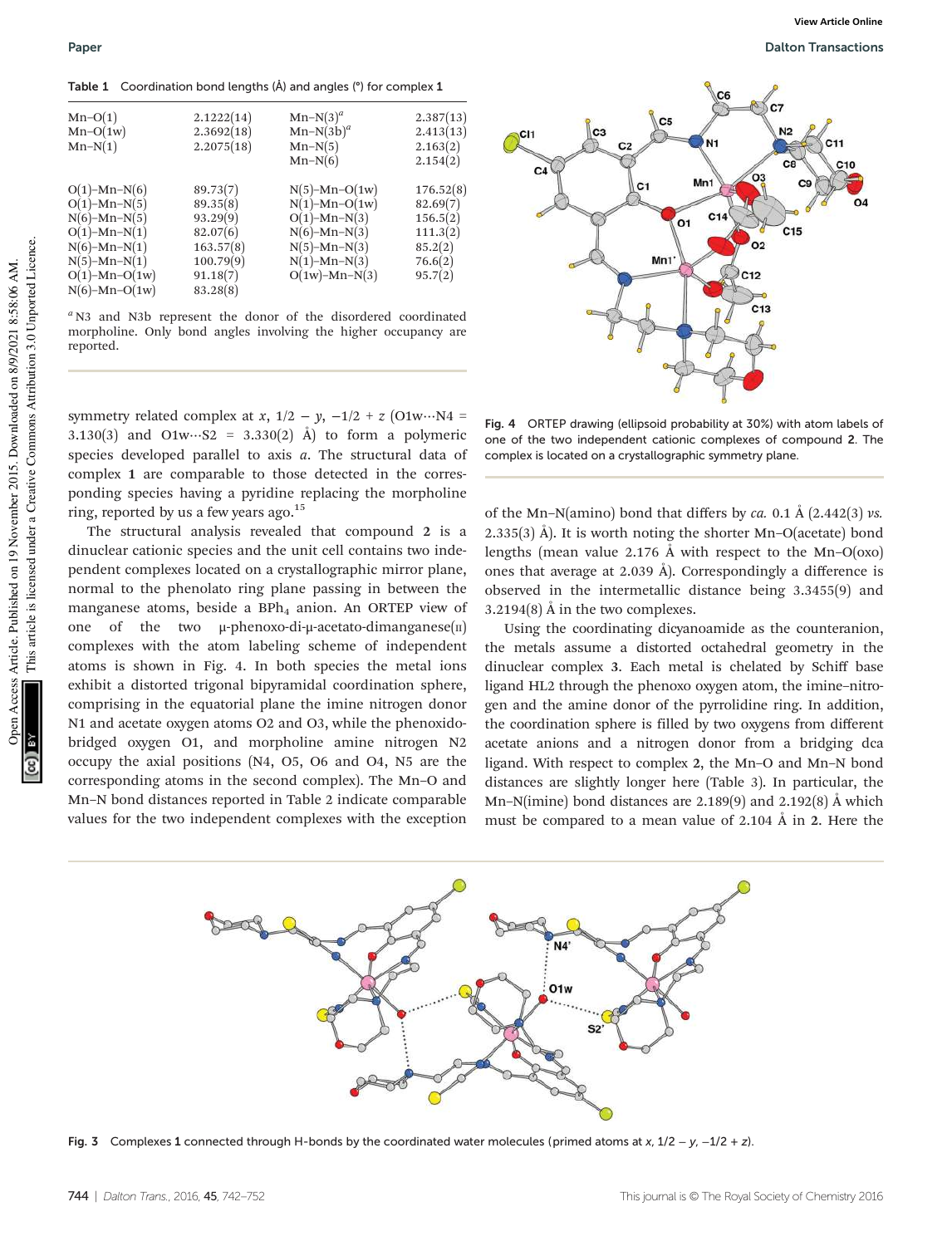Table 2 Coordination bond lengths (Å) and angles (°) for complex 2

| $Mn(1)-O(1)$              | 2.197(2)   | $Mn(2)-O(5)$              | 2.156(2)   |
|---------------------------|------------|---------------------------|------------|
| $Mn(1)-O(2)$              | 2.030(3)   | $Mn(2)-O(6)$              | 2.058(3)   |
| $Mn(1)-O(3)$              | 2.020(3)   | $Mn(2)-O(7)$              | 2.048(3)   |
| $Mn(1)-N(1)$              | 2.117(3)   | $Mn(2)-N(4)$              | 2.092(3)   |
| $Mn(1)-N(2)$              | 2.442(3)   | $Mn(2)-N(5)$              | 2.335(3)   |
| $Mn(1)-Mn(1)'$            | 3.3455(9)  | $Mn(2)-Mn(2)'$            | 3.2194(8)  |
| $O(3)$ -Mn(1)-O(2)        | 115.71(15) | $O(7)$ -Mn(2)-O(6)        | 130.85(18) |
| $O(3)$ -Mn(1)-N(1)        | 123.69(15) | $O(7)$ -Mn(2)-N(4)        | 115.63(13) |
| $O(2)$ -Mn(1)-N(1)        | 120.46(11) | $O(6)$ -Mn(2)-N(4)        | 113.52(18) |
| $O(3)$ -Mn(1)- $O(1)$     | 95.80(13)  | $O(7)$ -Mn(2)-O(5)        | 92.16(12)  |
| $O(2)$ -Mn(1)- $O(1)$     | 93.10(11)  | $O(6)$ -Mn(2)- $O(5)$     | 92.44(14)  |
| $N(1)$ - $Mn(1)$ - $O(1)$ | 85.12(9)   | $N(4)$ - $Mn(2)$ - $O(5)$ | 84.96(11)  |
| $O(3)$ -Mn(1)-N(2)        | 89.64(11)  | $O(7)$ -Mn(2)-N(5)        | 91.86(11)  |
| $O(2)$ -Mn(1)-N(2)        | 99.89(10)  | $O(6)$ -Mn(2)-N(5)        | 95.69(13)  |
| $N(1)$ - $Mn(1)$ - $N(2)$ | 77.70(10)  | $N(4)$ -Mn(2)- $N(5)$     | 80.44(11)  |
| $O(1)$ -Mn(1)-N(2)        | 162.09(9)  | $O(5)$ -Mn(2)-N(5)        | 165.19(10) |
|                           |            |                           |            |
|                           |            |                           |            |

Primed atoms at  $x$ ,  $1/2 - y$ , z.

Table 3 Coordination bond lengths (Å) and angles (°) for complex 3

| $Mn(1)-O(1)$                     | 2.151(8)  | $Mn(2)-O(1)$          | 2.162(7)  |
|----------------------------------|-----------|-----------------------|-----------|
| $Mn(1)-O(2)$                     | 2.184(8)  | $Mn(2)-O(3)$          | 2.091(7)  |
| $Mn(1)-O(4)$                     | 2.066(8)  | $Mn(2)-O(5)$          | 2.157(9)  |
| $Mn(1)-N(1)$                     | 2.189(9)  | $Mn(2)-N(2)$          | 2.192(8)  |
| $Mn(1)-N(3)$                     | 2.395(9)  | $Mn(2)-N(4)$          | 2.421(9)  |
| $Mn(1)-N(5)$                     | 2.256(11) | $Mn(2)-N(7)'$         | 2.231(11) |
| $Mn(1)-Mn(2)$                    | 3.389(3)  |                       |           |
| $O(4)$ -Mn(1)- $O(1)$            | 106.6(3)  | $O(3)$ -Mn(2)-O(1)    | 103.3(3)  |
| $O(4)$ -Mn(1)- $O(2)$            | 88.7(3)   | $O(3)$ -Mn(2)-O(5)    | 90.8(3)   |
| $O(1)$ -Mn(1)- $O(2)$            | 93.1(3)   | $O(5)$ -Mn(2)- $O(1)$ | 92.4(3)   |
| $O(4)$ -Mn(1)-N(1)               | 170.6(3)  | $O(3)$ -Mn(2)-N(2)    | 172.5(3)  |
| $O(1)$ -Mn(1)-N(1)               | 82.6(3)   | $O(5)$ -Mn(2)-N(2)    | 93.9(3)   |
| $O(2)$ -Mn(1)-N(1)               | 92.8(3)   | $O(1)$ -Mn(2)-N(2)    | 82.4(3)   |
| $O(4)$ -Mn(1)-N(5)               | 87.8(4)   | $O(3)$ -Mn(2)-N(7)'   | 88.7(4)   |
| $O(2)$ -Mn(1)-N(5)               | 176.5(4)  | $O(5)$ -Mn(2)-N(7)'   | 177.0(4)  |
| $O(1)$ -Mn(1)-N(5)               | 88.1(3)   | $O(1)$ -Mn(2)-N(7)'   | 90.6(3)   |
| $N(1)$ – $Mn(1)$ – $N(5)$        | 90.6(4)   | $N(2)-Mn(2)-N(7)'$    | 86.3(4)   |
| $O(4)$ -Mn(1)-N(3)               | 94.8(4)   | $O(3)$ -Mn(2)-N(4)    | 99.4(3)   |
| $O(1)$ -Mn(1)-N(3)               | 158.6(3)  | $O(1)$ -Mn(2)-N(4)    | 157.0(3)  |
| $O(2)$ -Mn(1)-N(3)               | 87.7(3)   | $O(5)$ -Mn(2)-N(4)    | 83.9(4)   |
| $N(1)$ - $Mn(1)$ - $N(3)$        | 76.0(4)   | $N(2)$ -Mn(2)- $N(4)$ | 75.3(3)   |
| $N(5)-Mn(1)-N(3)$                | 92.4(4)   | $N(7)'-Mn(2)-N(4)$    | 93.3(4)   |
| Atom $N(7)'$ at $r = 1$ $N \neq$ |           |                       |           |

Atom N(7)′ at x − 1, y, z.

acetate anions bridge the metals in an asymmetric fashion, with a long bond length with Mn1 (2.184(8) Å) and a shorter one with Mn2 (2.091(7) Å), and *vice versa* for the other anion  $(2.066(8)$  and  $2.157(9)$  Å, respectively). The Mn–O(oxo) and Mn– N(amine) bond lengths are comparable to those measured in 2. As mentioned above, the dca anions bridge metals of different complexes giving rise to a coordination polymer running parallel to axis a. The dca CN groups coordinate the metals with different CN–Mn angles, of  $148.4(12)$  and  $166.3(11)$ °, where the latter shows an almost linear coordination. The intermetallic Mn1–Mn2 in this neutral complex, 3.389(3) Å, is slightly longer than the value measured in 2 (Fig. 5 and 6).

## Catecholase-like activity

Catechol oxidase, a type-3 copper protein can bind oxygen reversibly at room temperature and so it can be used to oxidize



Fig. 5 ORTEP drawing (ellipsoid probability at 30%) with atom labels of the crystallographic independent unit of compound 3.

catechols to respective quinones. As a model of the enzyme, here we have taken the three complexes of  $Mn(\pi)$ . In order to mimic the functional property of the model compounds, the most widely accepted substrate is 3,5-di-tert-butylcatechol (3,5- DTBC) since its reduction potential for the quinone–catechol couple is low which makes it easy to be oxidized to the corresponding quinone, 3,5-di-tert-butyl-o-benzoquinone (3,5-DTBQ) and at the same time, due to the presence of bulky substituents, further oxidation and polymerization are stopped. Interestingly, all of the complexes exhibit extensive catalytic competence towards the oxidation of 3,5-DTBC to 3,5-DTBQ in the solvent DMSO. Moreover, complex 2, a binuclear  $Mn(\pi)$ Schiff base complex which shows a good catalytic efficiency towards the oxidation of catechols, is the first reported dinuclear  $Mn(\pi)$  catalyst derived from a compartmental Schiff base ligand. Before going into the detailed kinetic study we have checked the ability of the complexes to mimic the active site of catechol oxidase by treating  $1 \times 10^{-4}$  mol dm<sup>-3</sup> solutions of the complexes with  $1 \times 10^{-2}$  mol dm<sup>-3</sup> (100 equivalents) of 3,5-DTBC under aerobic conditions. The time-dependent UV–vis spectral scan was executed in pure DMSO. Fig. 7–9 show the spectral change for the complexes upon the addition of 100 fold 3,5-DTBC ( $1 \times 10^{-2}$  M) observed at intervals of 5 minutes up to 30 minutes. The kinetics of the oxidation of 3,5-DTBC was determined by monitoring the increase of the concentration of the product 3,5-DTBQ and the experimental conditions were the same as reported earlier.<sup>5-8</sup> All the complexes showed saturation kinetics and treatment based on the Michaelis–Menten model seemed to be appropriate. The binding constant  $(K_M)$ , maximum velocity  $(V_{\text{max}})$ , and rate constant for the dissociation of substrates  $(i.e.,$  turnover number,  $k_{\text{cat}}$ ) were calculated for the complex using the Lineweaver– Burk graph of 1/V vs. 1/[S], using the equation  $1/V = \frac{K_M}{V_{\text{max}}}$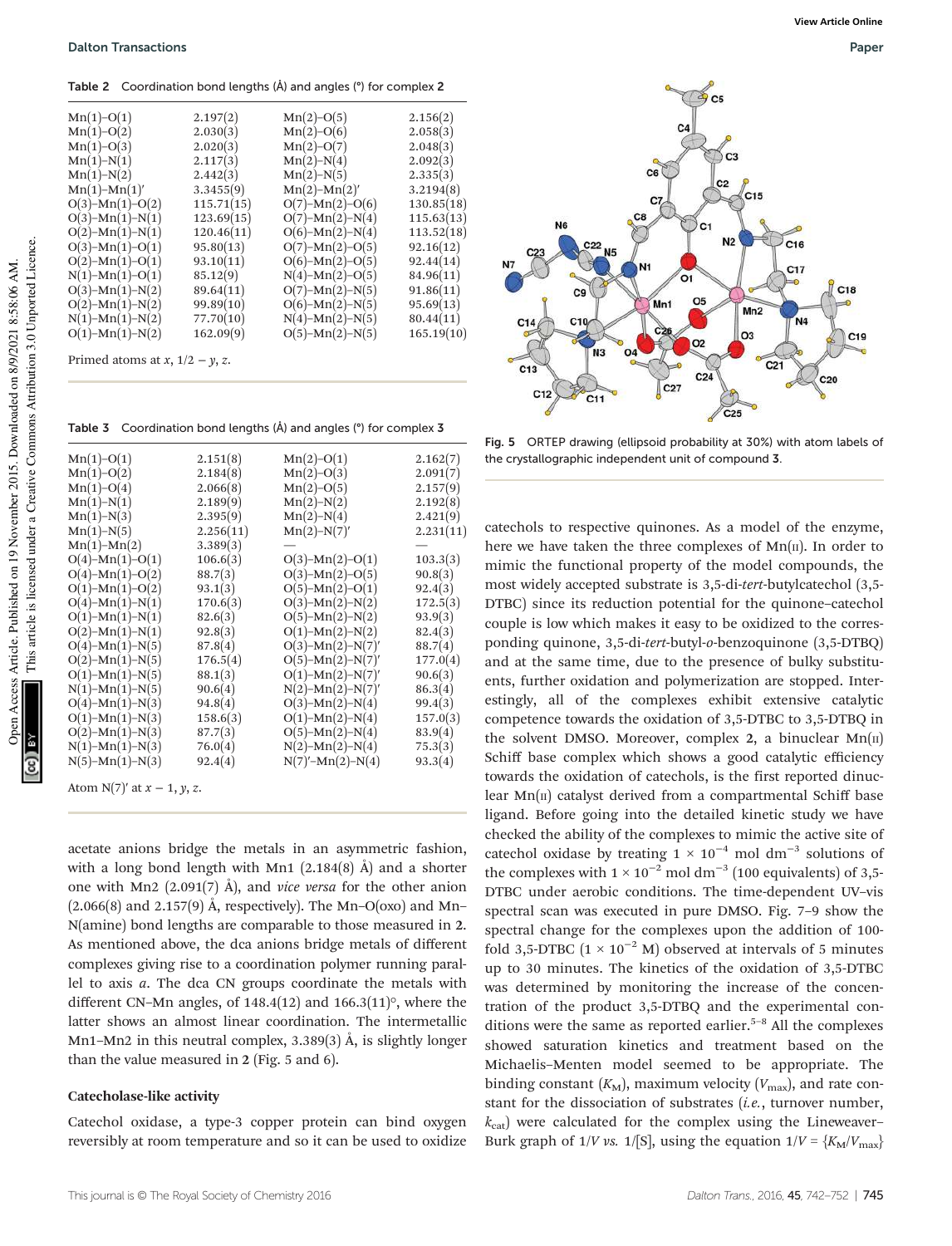

Fig. 6 Polymeric structure of compound 3 developed along axis a.



Fig. 7 Changes observed in the UV–vis spectra of complex 1 in DMSO up to 30 minutes (conc.  $1 \times 10^{-4}$  M) upon the addition of 100-fold 3,5-DTBC  $(1 \times 10^{-2}$  M).



Fig. 8 Changes observed in the UV–vis spectra of complex 2 in DMSO up to 30 minutes (conc.  $1 \times 10^{-4}$  M) upon the addition of 100-fold 3,5-DTBC  $(1 \times 10^{-2}$  M).



Fig. 9 Changes observed in the UV–vis spectra of complex 3 in DMSO up to 30 minutes (conc.  $1 \times 10^{-4}$  M) upon the addition of 100-fold 3,5-DTBC  $(1 \times 10^{-2}$  M).



Fig. 10 Lineweaver–Burk plots for complexes 1, 2, and 3 in DMSO medium for the oxidation of catechol.

 ${1/[S]} + 1/V_{\text{max}}$  (Fig. 10), and the kinetic parameters are presented in Table 4 and in Table S1.† From the data presented in Table 4 it may be inferred that the catalytic efficiency of our present  $Mn(\pi)$  complexes is comparable with the highly active Mn based catalysts reported to date.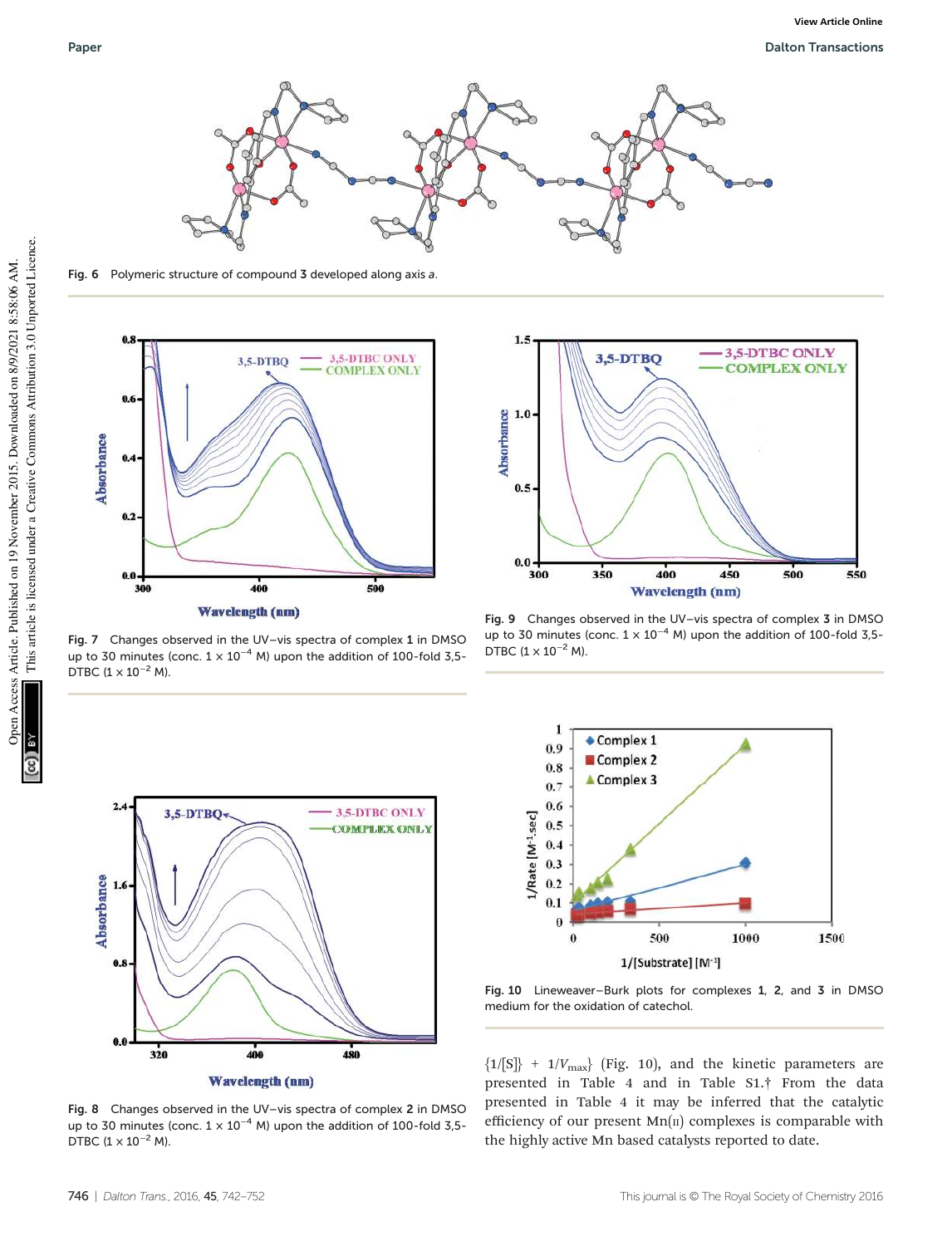Table 4 First order rate constants for the oxidation of catechols by our complexes and the similar previously reported Mn(II/III/IV), Ni(II), Cu(II) and  $Zn(II)$  complexes using  $3,5-DTBC$  as the substrate

| Complex                                                                                                                                            | Solvent     | Metal present | Oxidation state            | $k_{\text{cat}}$ (in $h^{-1}$ ) | Ref.      |
|----------------------------------------------------------------------------------------------------------------------------------------------------|-------------|---------------|----------------------------|---------------------------------|-----------|
| $[\text{Mn}(L1)(\text{SCN})_{2}(\text{H}_{2}\text{O})]$                                                                                            | <b>DMSO</b> | Mn            | $\left( \text{II} \right)$ | 607.08                          | This work |
| $[\text{Mn}_2(\text{L1})(\text{OAc})_2](\text{BPh}_4)]$                                                                                            | <b>DMSO</b> | Mn            | $\overline{(\text{II})}$   | 853.38                          | This work |
| $[\text{Mn}_2(\text{L2})(\text{OAc})_2(\text{dca})]_n$                                                                                             | <b>DMSO</b> | Mn            | $\overline{(\text{II})}$   | 255.19                          | This work |
| $\rm [NiL^1(H_2O)_3]I_2·H_2O^4$                                                                                                                    | MeOH        | Ni            | $\left( \text{II} \right)$ | 9.27                            | 9         |
| $\rm [NiL^1(H_2O)_3]Br_2·H_2O^4$                                                                                                                   | MeOH        | Ni            | $(\text{II})$              | 8.48                            | 9         |
| $\rm \bar{[Cu_2(H_2L2^2)\bar{(OH)}(H_2O)(NO_3)](NO_3)_3·2H_2O^b}$                                                                                  | MeOH        | Cu            | $\dot{(\text{II})}$        | 32 400                          | 10        |
| $\rm [Cu(HL1^{4})(H_{2}O)(NO_{3})]_{2}(NO_{3})_{2}\cdot 2H_{2}O^{b}$                                                                               | MeOH        | Cu            | $(\text{II})$              | 14 400                          | 10        |
| $\rm \bar{[Cu(L1^1)(H_2O)(NO_3)]_2^{1/2}}$                                                                                                         | MeOH        | Cu            | $(\text{II})$              | 10800                           | 10        |
| $\big[\mathrm{Cu}_2\mathrm{(L2}^3)\mathrm{(OH)}\mathrm{(H}_2\mathrm{O)}_2\big]\mathrm{(NO_3)}_2{}^b$                                               | MeOH        | Cu            | $\left( \text{II} \right)$ | 14 400                          | $10\,$    |
| $[{\rm Cu}_2({\rm L2^1})({\rm N}_3)_3]^b$                                                                                                          | MeOH        | Cu            | $\overline{(\text{II})}$   | 28 800                          | 10        |
| $\rm \bar{[Cu_2(L1^1)(OH)}\bar{(H_2O)(NO_3)_2]^c}$                                                                                                 | <b>DMSO</b> | Cu            | $\left( \text{II} \right)$ | 73.70                           | 11        |
| $\left[ \text{Cu}_2(\text{L1}^2)(\text{OH})(\text{H}_2\text{O})(\text{NO}_3)_2 \right]^c$                                                          | <b>DMSO</b> | Cu            | (n)                        | 50.50                           | 11        |
| $\left[ \text{Cu}(\text{L2}^1)(\text{H}_2\text{O})(\text{NO}_3) \right]_2^c$                                                                       | <b>DMSO</b> | Cu            | $\left( \text{II} \right)$ | 84.60                           | 11        |
| $[Cu_{2}(L1^{3})(OH)(H_{2}O)(NO_{3})_{2}]^{c}$                                                                                                     | <b>DMSO</b> | Cu            | $(\text{II})$              | 127.20                          | 11        |
| $[Cu_{2}(L1^{4})(OH)(H_{2}O)(NO_{3})_{2}]^{c}$                                                                                                     | <b>DMSO</b> | Cu            | $(\text{II})$              | 49.60                           | 11        |
| $[\text{Cu}_2(\text{L1}^5)(\text{OH})(\text{H}_2\text{O})(\text{NO}_3)_2]^c$                                                                       | <b>DMSO</b> | Cu            | $\left( \text{II} \right)$ | 246.80                          | $11\,$    |
| ${\rm [Cu_2(L1^6)(OH)(H_2O)(NO_3)_2]^6}$                                                                                                           | <b>DMSO</b> | Cu            | $\left( \text{II} \right)$ | 50.70                           | 11        |
| $[\text{Cu}_2(\text{L1}^7)(\text{OH})(\text{H}_2\text{O})_2(\text{NO}_3)_2]^c$                                                                     | <b>DMSO</b> | Cu            | $\left( \text{II} \right)$ | 26.90                           | $11\,$    |
| $\rm \bar{[Cu_2(L1^9)(OH)(H_2O)(NO_3)_2]^c}$                                                                                                       | <b>DMSO</b> | Cu            | $\dot{(\text{II})}$        | 51.80                           | 11        |
| $\rm \bar{[C}u_{2}{\rm (\rm L1^{10})}{}(OH) {\rm (\rm H}_{2}{\rm O})\rm (\rm NO_{3})_{4}^{-1}{}^{0}{}$                                             | <b>DMSO</b> | Cu            | $\dot{(\text{II})}$        | 68.30                           | $11\,$    |
| $\text{[Cu}_2\text{(L1}^{12})\text{(OH)}\text{(H}_2\text{O)}\text{(NO}_3)\text{]}^c$                                                               | <b>DMSO</b> | Cu            | $\overline{(\text{II})}$   | 50.10                           | 11        |
| $\left[\text{Zn}_2(\text{H}_2\text{L}^1)(\text{OH})(\text{H}_2\text{O})(\text{NO}_3)\right](\text{NO}_3)_3\right]^d$                               | MeOH        | Zn            | $(\text{II})$              | 1060.00                         | 12        |
| $[\mathrm{Zn}_2\mathrm{L}^2\mathrm{Cl}_3]^a$                                                                                                       | MeOH        | Zn            | $(\text{II})$              | 882.0                           | 12        |
| $[\text{Zn}_2\text{L}^3\text{Cl}_3]^d$                                                                                                             | MeOH        | Zn            | $\dot{(\text{II})}$        | 297.00                          | 12        |
| $[\text{Zn}_2(\text{L}^4)_2(\text{CH}_3\text{COO})_2]^d$                                                                                           | MeOH        | Zn            | $\left( \text{II} \right)$ | 352.00                          | 12        |
| $[\text{MnL}^1(\text{OOCH})(\text{OH}_2)]^e$                                                                                                       | MeCN        | Mn            | $(\text{III})$             | 936.64                          | 13a       |
| $\left[\text{MnL}^2(\text{OH}_2)_2\right]\left[\text{Mn}_2(\text{L}_2{}^2(\text{NO}_2)_3\right]^e$                                                 | MeCN        | Mn            | (m)                        | 365.34                          | 13a       |
| $[\text{Mn}_2\text{L}_2(\text{NO}_2)_2]^e$                                                                                                         | MeCN        | Mn            | $(\text{m})$               | 1432.74                         | 13a       |
| $[\text{MnL}^2\text{Cl}\cdot 4\text{H}_2\text{O}]^f$                                                                                               | MeOH        | Mn            | $(\text{m})$               | 247.00                          | 13b       |
| $\rm [MnL^3Cl·4H_2O]^f$                                                                                                                            | MeOH        | Mn            | (m)                        | 360.00                          | 13b       |
| $\mathrm{[MnL^{4}Cl\cdot 4H_{2}O]}^{f}$                                                                                                            | MeOH        | Mn            | (m)                        | 720.00                          | 13b       |
| $[{\rm Mn}_{2}^{\rm IV}({\rm L}_{\rm A}^{1.})^{\vphantom{\dagger}}_{2}({\rm L}^{1.})^{\vphantom{\dagger}}]^{\rm g}$                                | $CH_2Cl_2$  | Mn            | $(\mathbf{r}$              | 12.60                           | 14a       |
| $\left[\text{Mn}^{\text{IV}}(\text{L}_\text{A}^2)(\tilde{\text{L}}^2) \right]_2$                                                                   | $CH_2Cl_2$  | Mn            | (w)                        | 21.30                           | 14a       |
| $\rm [Mn^{IV}\rm (\rm L_A^3)(\rm L^{3+})_2]^g$                                                                                                     | $CH_2Cl_2$  | Mn            | (IV)                       | 55.20                           | 14a       |
| $\left[\text{Mn}^{\text{IV}}\right]\left(\text{L}_\text{A}^{\text{4}}\right)\left(\text{L}^{\text{4}\bullet}\right)_{2}\left \text{F}\right $      | $CH_2Cl_2$  | Mn            | (w)                        | 14.80                           | 14a       |
| $\bar{M} \Omega^{\text{IV}}(L^{5}_{\text{A}})(L^{5^{+}})_{2}\mathbb{I}^{g}$                                                                        | $CH_2Cl_2$  | Mn            | (w)                        | 34.14                           | 14a       |
| $\bar{\left[\mathrm{Mn}^\mathrm{IV}\!(\mathrm{L}^{6}_{\mathrm{A}})\!(\mathrm{L}^{6\ast})_{2}\right]}$ g                                            | $CH_2Cl_2$  | Mn            | (w)                        | 16.32                           | 14a       |
| $\bar{M} \mathrm{n}^\mathrm{IV} \mathrm{L}_\mathrm{A}^\mathrm{IV} \mathrm{L}^\mathrm{IV} \mathrm{L}^\mathrm{IV} \mathrm{L}_\mathrm{B}^\mathrm{IV}$ | $CH_2Cl_2$  | Mn            | (w)                        | 15.60                           | 14a       |
| $[{\rm Mn}({\rm HL})({\rm H_2O})_3]({\rm NO}_3)_2\cdot ({\rm H_2O})]^h$                                                                            | MeOH        | Mn            | $\left( \text{II} \right)$ | 2160.00                         | 15        |
| $\left[\text{Mn(HL)}(\text{SCN})_{2}(\text{H}_{2}\text{O})\right]$ -0.5 $\text{H}_{2}\text{O}\right]^{h}$                                          | MeOH        | Mn            | $(\text{II})$              | 1440.00                         | 15        |
| $\left[{\rm Mn}({\rm HL})({\rm N}({\rm CN})_2)({\rm H}_2{\rm O})_2\right]({\rm NO}_3){\rm H}_2{\rm O}]^h$                                          | MeOH        | Mn            | $(\text{II})$              | 720.00                          | 15        |

 $\text{[Mn(HL)(N(CN)_2)(H_2O)_2][NO_3)} \cdot \text{H}_2\text{O}^h$  MeOH Mn (II) 720.00 15  $a_{L}$ <sup>1</sup> = 2-[(2-piperazin-1-ylethylimino)-methyl]phenol  $b_{L}$ 2<sup>2</sup> = 2,6-bis(R-iminomethyl)-4-methyl-phenolato, R = N-ethylpiperazine; L1<sup>4</sup> = 2-formyl-4methyl-6R-iminomethyl-phenolato,  $R = N$ -ethylmorpholine;  $L1^1 = 2$ -formyl-4-methyl-6R-iminomethyl-phenolato.  $R = N$ -propylmorpholine;  $L2^3 =$ 2,6-bis(R-iminomethyl)-4-methyl-phenolato,  $R = N$ -ethylpyrrolidine;  $L2^1 = 2,6$ -bis(R-iminomethyl)-4-methyl-phenolato;  $R = N$ -propylmorpholine.<br>
<sup>c</sup> L1<sup>1</sup> = 2,6-bis(R-iminomethyl)-4-chloro-phenolato,  $R = N$ -ethylpiperidine;  $R = N$ -propylmorpholine; L1<sup>6</sup> = 2,6-bis(R-iminomethyl)-4-t-butyl-phenolato,  $R = N$ -propylmorpholine; L1<sup>7</sup> = 2,6-bis(R-iminomethyl)-4-chlorophenolato,  $R = N$ -ethylpyrrolidine; L1<sup>9</sup> = 2,6-bis(R-iminomethyl)-4-t-butyl-phenolato,  $R = N$ -ethylpyrrolidine; L1<sup>10</sup> = 2,6-bis(R-iminomethyl)-4chloro-phenolato, R = N-ethylpiperazine; L112 = 2,6-bis(R-iminomethyl)-4-t-butyl-phenolato, R = N-ethylpiperazine.  ${}^d$ L1 = 2,6-bis(R-iminomethyl)-4-methyl-phenolato, R = N-ethylpiperazine; L2 = 2,6-bis(R-iminomethyl)-4-methyl-phenolato, R = N-ethylpyridine; L3 = 2,6-bis(R-iminomethyl)-4 methyl-phenolato, R = N-ethylpyrrolidine; L4 = 2,6-bis(R-iminomethyl)-4-methyl-phenolato, R = benzylamine. <sup>e</sup> L<sup>1</sup> = 2,7-bis(2-hydroxyphenyl)-2,6-<br>diazaocta-2,6-diene; L<sup>2</sup> = 1,7-bis(2-hydroxyphenyl)-2,6-diazahepta-1,6-di =  $N_1N$ -1,1-dimethylethylenebis(3-formyl-5-methylsalicylaldimine);  $L^4 = N_1N$ -cyclohexenebis(3-formyl-5-methylsalicylaldimine).  ${}^gL^1 = 1,3$ -bis(4,6-<br>di-*tert*-butyl-2-iminophenol)benzene;  $L^2 = 2$ -anilino-4,6-di-tert-b

butylphenol; L<sup>7</sup> = 2-(3,5-di methoxy-anilino)-4,6-di-tert-butylphenol. h HL = 2,6-bis{2-(N-ethyl)pyridineiminomethyl}-4-methylphenolato.

## Mechanistic interpretation of catecholase activity exhibited by the complexes

Earlier our group tried to explore the origin of the catecholase like activity exhibited by  $Mn(\pi)$  and  $Mn(\pi)$  with Schiff Base ligands.<sup>13b,15</sup> In the case of  $Mn(m)$  we are able to prove that the

origin of the activity was related to the metal center redox participation, where  $Mn(m)$  underwent reduction to  $Mn(n)$  with concomitant oxidation of catechol to quinone. However, in the case of the  $Mn(\pi)$  complex we failed to evaluate the plausible mechanism for the catecholase activity. The oxidation from catechol to quinone may have occurred via three pathways:

**Dnen**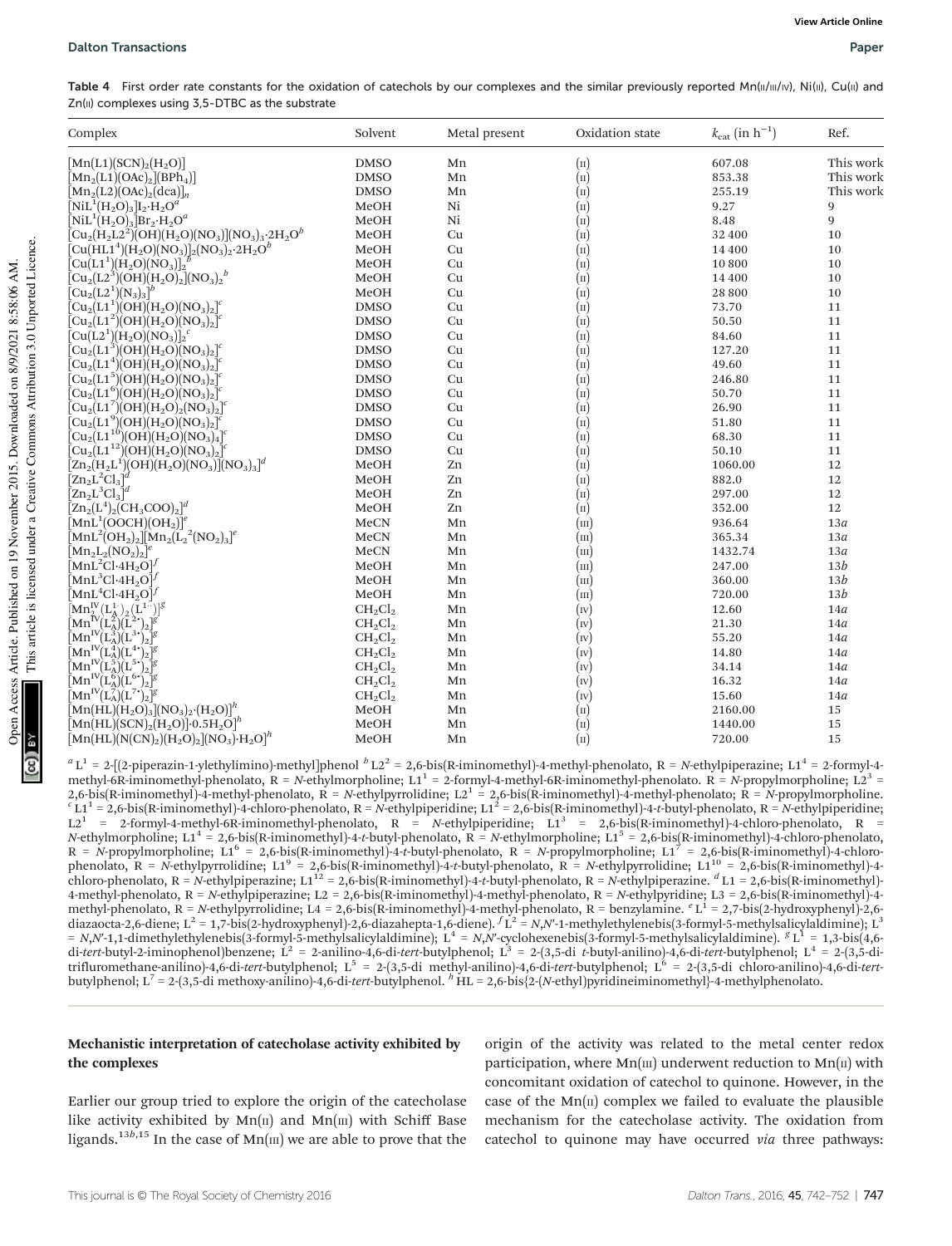(i) metal centered reduction, (ii) ligand centered imine radical formation, or (iii) phenoxy radical formation in the case of phenolic ligands. So in this present work we tried to evaluate the correct pathway with the help of EPR and electrochemical studies. As the three complexes are of the same kind, we selected the dinuclear one (2) as a model for EPR spectroscopic analysis. For this, we have prepared a 1 : 100 mixture of complex 2 and 3,5-DTBC  $(10^{-1}$  M) in DMSO solvent and recorded the EPR spectra within 2 min of mixing. A characteristic six-line EPR spectrum (Fig. 11) corroborates the  $Mn(\text{II})$ species when the complex 2 is dissolved in DMSO. An additional sharp peak  $(g = 1.99)$  (Fig. 12) appears after mixing the complex with 3,5-DTBC which indicates the formation of the ligand-centered imine radical and that radical formation is most probably responsible for the catalytic oxidation of 3,5- DTBC to 3,5-DTBQ in the presence of aerial oxygen. We have also performed the EPR experiment at 77 K at power saturation conditions to find out if there is any signal at the half-field but our repeated attempts failed to distinguish any characteristic signal. However, our present EPR study implies that when the  $Mn(\pi)$  complex is mixed with 3,5-DTBC, the ligand part, most



Fig. 11 EPR spectrum of complex 2 in DMSO medium at 77 K.



Fig. 12 EPR spectrum of a 1 : 100 mixture of complex 2 and 3,5-DTBC  $(10^{-1}$  M) in DMSO at 77 K.

Interestingly, when this catalytic oxidation was performed in an inert atmosphere, no 3,5-DTBQ formation was noticed. However, upon exposure of the reaction mixture to dioxygen atmosphere, 3,5-DTBQ formation was immediately observed. This observation indeed indicates that dioxygen is one of the active participants in the catalytic cycle; it converts the semibenzoquinone radical, formed in the first step of the catalysis, to the quinone with subsequent regeneration of the catalyst.

#### Electrochemical study

All the  $Mn(\mu)$  complexes show an irreversible reduction at −0.72 vs. Ag/AgCl, which we tentatively assign to imine reduction of the ligand moiety. On the oxidative side the mononuclear  $Mn(\pi)$  complex exhibits one irreversible oxidation at 0.89 V, which is probably due to the oxidation of the phenolate to a phenoxyl radical. The binuclear complexes show two distinctive oxidation peaks, both processes being irreversible in nature. For complex 2, the anodic peak potentials are at 0.96 and 1.12 V (Fig. S13†), whereas for 3, the corresponding values are 0.51 and 1.07 V (Fig. S15†). We tentatively assigned the first anodic peak to  $Mn(\text{II})/Mn(\text{III})$  oxidation and the second peak to the oxidation of the phenolate moiety of the ligand. Then we performed the cyclic voltammetric study of the complexes in the presence of 3,5-DTBC. All three complexes exhibit a nearly similar response and thus the behavior of complex 1 in the presence of 3,5-DTBC is stated here. On addition of 3,5-DTBC to a solution of complex 1 the current height of the imine reduction peak at −0.68 V decreases, while a new peak appears at −0.29 V which may be due to the reduction of a coordinated semiquinone to catechol (Fig. 13). On the oxidative side, a very strong peak at ∼0.8 V corresponding to the formation of semiquinone is observed



Fig. 13 Time dependent CV spectrum of complex 1 after the addition of DTBC at the GC electrode in DMSO medium at a 100 mV  $s^{-1}$  scan rate as representative.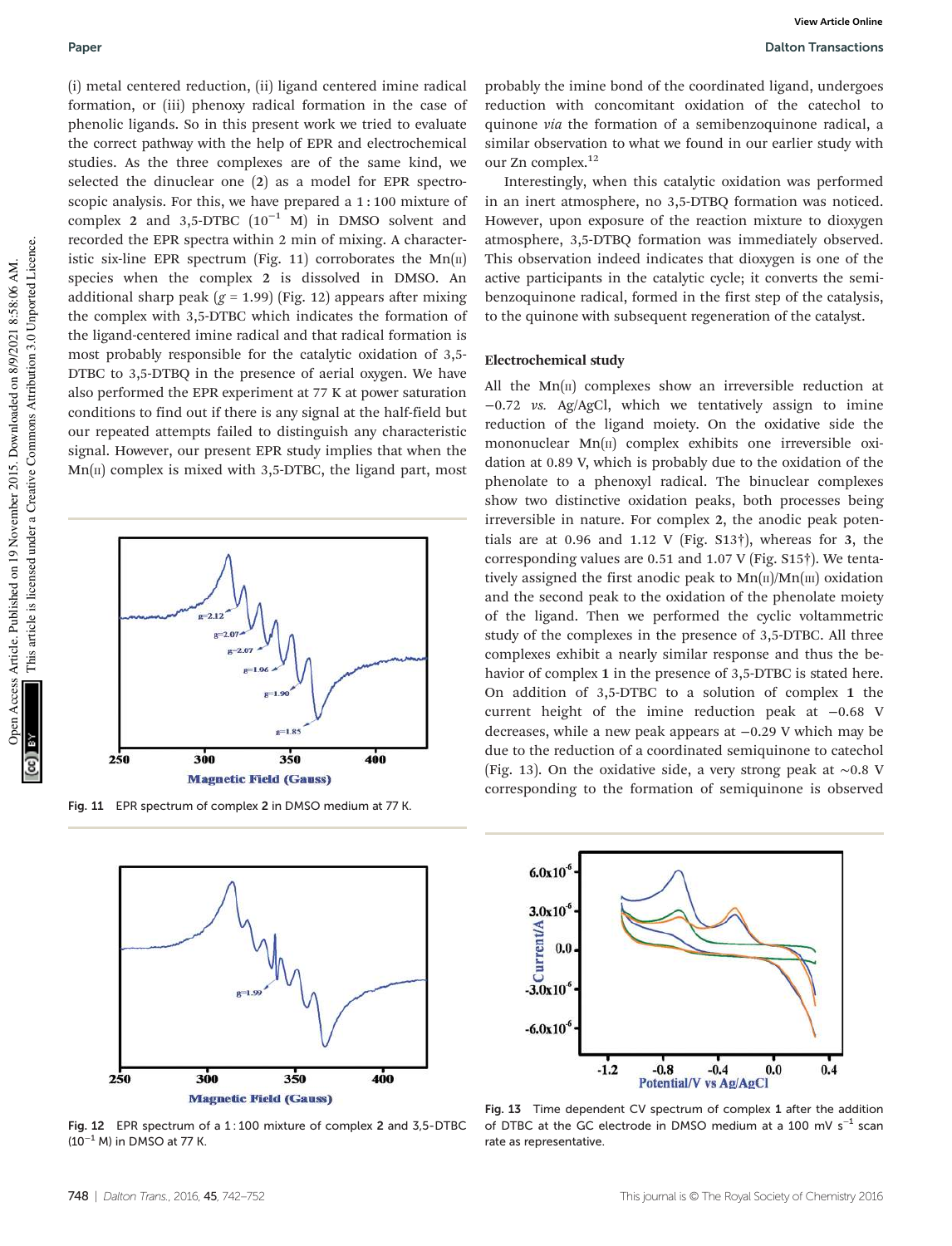Dalton Transactions Paper

without any signal responsible for the oxidation of  $Mn(\pi)$  to  $Mn$ [III] (Fig. S15 and S16†). Thus the cyclic voltammetry data confirms that the reduction of the complex during 3,5-DTBC oxidation can take place only at the imine part of the ligand and the metal center is in no way involved in this process.

On the basis of the results obtained from EPR and cyclic voltammetric studies, a plausible mechanism has been proposed in Scheme 2. With the dinuclear complexes, two catechol molecules are oxidized per cycle, whereas only one is oxidized by the monomeric  $Mn(\pi)$  complex. Here the mononuclear complex 1 is presented for simplicity.

# Magnetic properties of complexes 2 and 3

The magnetic properties of complexes 2 and 3, in the form of  $\chi_{\rm m}T(\chi_{\rm m})$  is the susceptibility per dinuclear unit) vs. T plots, are shown in Fig. 14 in a temperature range of 5–300 K for 2 and 2-300 K for 3. The observed  $\chi_{\rm m}T$  values at room temperature, 8.76 emu K mol<sup>-1</sup> ( $\mu_{\rm eff}$  = 8.37 $\mu_{\rm B}$ ) and 8.39 emu K mol<sup>-1</sup> ( $\mu_{\rm eff}$  = 8.19 $\mu_B$ ) for 2 and 3, respectively, are comparable with the spinonly value of 8.75 emu K mol<sup>-1</sup> ( $\mu_{\text{eff}}$  = 8.37 $\mu_{\text{B}}$ ) expected for two independent high-spin Mn(II) ions  $[(S_{\text{Mn}}, S_{\text{Mn}}) = (5/2, 5/2)]$ assuming  $g = 2.0$ . As the temperature is lowered, the  $\chi_{\text{m}}$ T values decrease in a monotonous manner and become 0.39 emu K mol<sup>-1</sup> for 2 at 5 K and 0.31 emu K mol<sup>-1</sup> for 3 at 2 K. This result indicates the presence of an antiferromagnetic spin–exchange interaction between  $Mn(\pi)$  ions (Fig. 15).



Scheme 2 Proposed mechanism for the catalytic cycle of the oxidation of 3,5-DTBC by the mononuclear Mn(II) complex.



Fig. 14 Temperature variation of the magnetic susceptibilities of 2 and 3 as  $\gamma_m T$  versus T plots (the solid line represents the best fit of the experimental data based on the Heisenberg model).



Fig. 15 Local coordination environments of  $Mn(u)$  atoms and the magnetic exchange coupling pathway for complex 2.

For dinuclear Mn( $\pi$ ) complexes ( $S_1 = S_2 = 5/2$ ), the theoretical expression of the magnetic susceptibility based on the Heisenberg Hamiltonian  $(H = -2JS_1S_2)$  is:

$$
\chi_{\rm M}T = \frac{2Ng^2\mu_{\rm B}^2}{k} \times \frac{[55 + 30e^{-10]/kT} + 14e^{-18J/kT} + 5e^{-24J/kT} + e^{-28J/kT}]}{[11 + 9e^{-10J/kT} + 7e^{-18J/kT} + 5e^{-24J/kT} + 3e^{-28J/kT} + e^{-30J/kT}]} \times (1 - \rho) + \frac{Ng^2\mu_{\rm B}^2}{k}S(S + 1)\rho + N_aT
$$
\n(1)

In this expression,  $\rho$  presents the fraction of paramagnetic impurity in the sample,  $N_a$  is the temperature independent paramagnetism and the other symbols have their usual meanings. To determine the exchange parameters, $\chi_{\rm m}T$  was fitted using eqn (1) for the range of 5–300 K, giving the best agreement with the experimental data for  $J = -9.15$  cm<sup>-1</sup>,  $g = 2.01$ ,  $\rho$  = 0.09 and  $N_{\alpha}$  = 0.00089 ( $R^2$  = 0.99802) for complex 2.

Complex 3 is a one-dimensional chain and its magnetic interactions should be expressed using alternating exchange interactions, namely, Mn–J–Mn–J′–Mn–J–Mn–J′–Mn, in which J represents the intradimer exchange interaction via the triple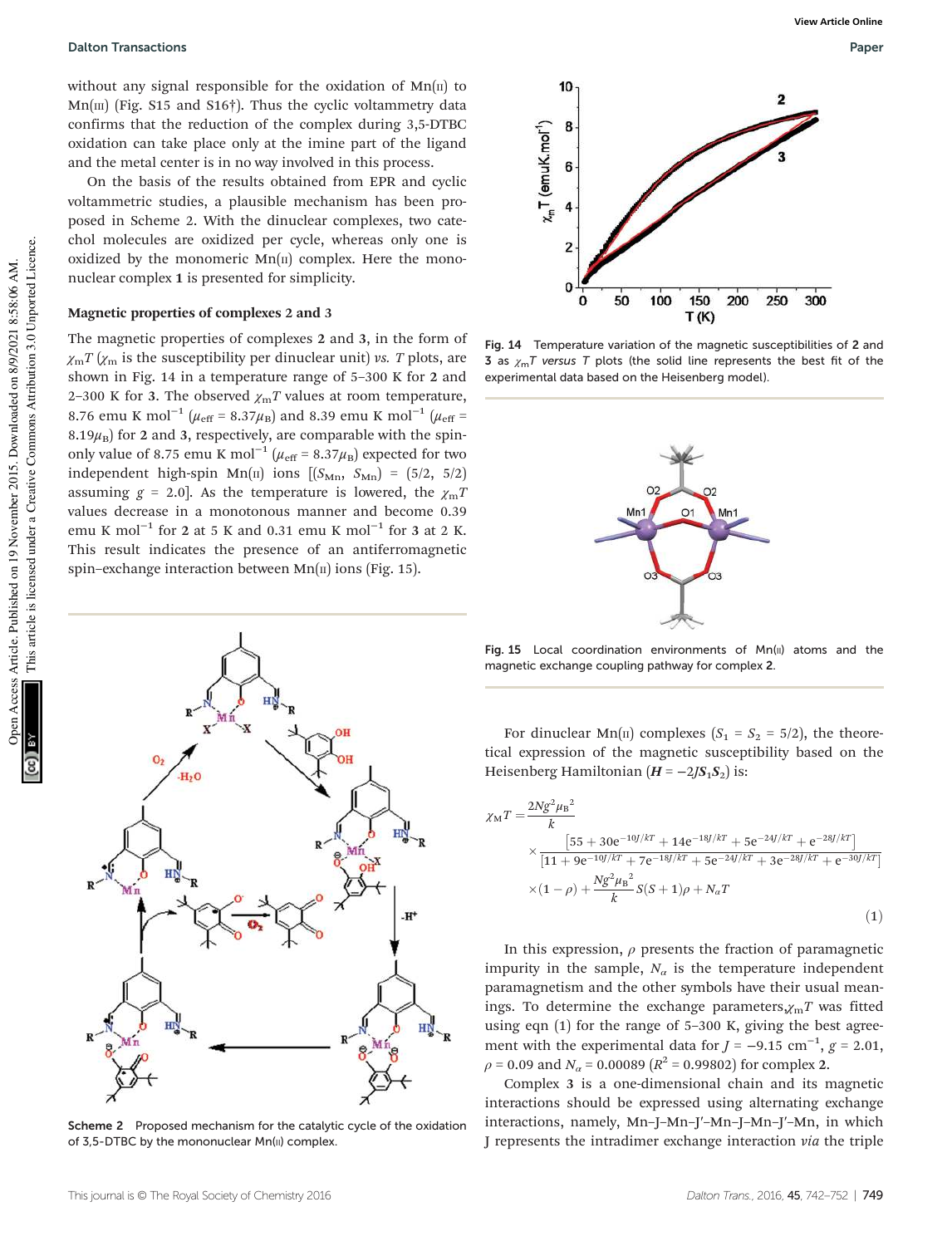

Fig. 16 Local coordination environments of Mn( $\mu$ ) atoms and the magnetic exchange coupling pathway for complex 3.

oxygen bridges, whereas J′ is the interdimer exchange interaction via the dicyanamide bridge in the chain (Fig. 16). To take into account the interaction between the dimer entities, the susceptibility can be corrected by the molecular field approximation<sup>20</sup> (eqn (2)), where  $zJ'$  denotes the intramolecular exchange parameter.

$$
\chi_{\rm m}T = \frac{\chi T}{1 - \chi \left(2z J'/Ng^2 \beta^2\right)}\tag{2}
$$

In this expression, z is the number of nearest-neighbouring dimers (in this case  $z = 2$ ),  $J'$  accounts for the presence of magnetic interactions between the neighboring dimers and the other symbols have their usual meanings. To determine the exchange parameters,  $\chi_{\rm m}T$  was fitted using eqn (2) for the range of 2–300 K, giving the best agreement with the experimental data for  $J = -46.89$  cm<sup>-1</sup>,  $J' = -2.38$ ,  $g = 2.20$ ,  $\rho = 0.025$ and  $N_a$  = 0.00046 ( $R^2$  = 0.99852) for complex 3.

The overall magnetic behavior of complexes 2 and 3 is dominated by the antiferromagnetic interactions between the spin carriers and resembles that of related compounds.<sup>16-19</sup>

# Experimental section

## Physical methods and materials

3,5-Di-tert-butyl catechol was purchased from Sigma-Aldrich. Reaction solutions for 3,5-DTBC were prepared according to standard sterile techniques.

Elemental analyses (carbon, hydrogen, and nitrogen) were performed using a PerkinElmer 240C analyzer. Infrared spectra (4000–400  $\rm cm^{-1})$  were recorded at 28 °C on a Shimadzu FTIR-8400S and PerkinElmer Spectrum Express Version 1.03 using KBr pellets as mediums. UV–visible spectra and kinetic traces were monitored with a Shimadzu UV-2450PC spectrophotometer equipped with multiple cell-holders and a thermostat. Magnetic susceptibility measurements over the temperature range of 2–300 K were performed at a magnetic field of 0.0750 T using a Quantum Design SQUID MPMSXL-5 magnetometer. Correction for the sample holder as well as the diamagnetic correction, which was estimated from the Pascal constants, were considered.<sup>20,21</sup> EPR experiments were performed at liquid nitrogen temperature (77 K) in methanol, using a JEOL JES-FA200 spectrometer at X band (9.13 GHz).

Cyclic voltammetric and DPV measurements were performed using a CH1106A potentiostat with glassy carbon (GC) as the working electrode, Pt-wire as the counter electrode and Ag, AgCl/sat KCl as the reference electrode. All solutions were purged with dinitrogen prior to measurements.

High-purity N-(2-aminoethyl)-pyrrolidine and N-(2-aminoethyl)morpholine, were purchased from commercial sources (Fluka, Lancaster Chemical Co. Inc., Aldrich) and used as received. The 2,6-diformyl-4-R-phenols  $(R = \text{methyl}, \text{chloro})$ were prepared according to the literature method.<sup>22</sup> MeOH was dried over CaH<sub>2</sub> for 2 days and then distilled under reduced pressure prior to use. Water used in all physical measurements and experiments was Milli-Q grade. All other chemicals used were of AR grade.

## Synthesis of the complexes

The following general template synthetic route was adopted for preparing all complexes. A methanolic solution of the manganese salt was added to the ligand solution formed in situ via the condensation of 2,6-diformyl-4-R-phenol (where  $R =$  methyl, chloro) with the corresponding amines, maintaining the same molar ratio. The preparation, composition, and other physicochemical characteristics of all complexes using the template technique are given below.

## Syntheses

 $[\text{Mn}(L1)(SCN)<sub>2</sub>(H<sub>2</sub>O)]$  (1). To a methanolic solution (5 mL) of N-(2-aminoethyl)morpholine (0.260 g, 2 mmol), a methanolic solution (10 mL) of 4-chloro-2,6-diformylphenol (0.180 g, 1 mmol) was added dropwise and the mixture was refluxed for 30 minutes. Then a methanolic solution (15 mL) of manganese chloride (0.604 g, 2.5 mmol) was added to it, and the resulting mixture was allowed to reflux for an additional 2 h. The deep brown solution was filtered and cooled to room temperature. Then an aqueous solution of sodium thiocyanate (0.32 g, 4 mmol) was added to the reaction mixture and stirred for about 30 minutes. The resulting solution was filtered and the filtrate was kept in a CaCl<sub>2</sub> dessicator. Deep brown crystals suitable for X-ray data collection were obtained from the filtrate on keeping the solution overnight (yield 75%). Anal. Calcd for  $C_{22}H_{31}Mn_1N_6O_4S_2Cl$ : C (44.14%); H (5.5%); N (14.04%); Found: C (44.94%); H (5.89%); N (14.1%); FT-IR data (KBr pellet): I.R:  $\nu$ (C=N) 1641 cm<sup>-1</sup>;  $\nu$ (skeletal vibration)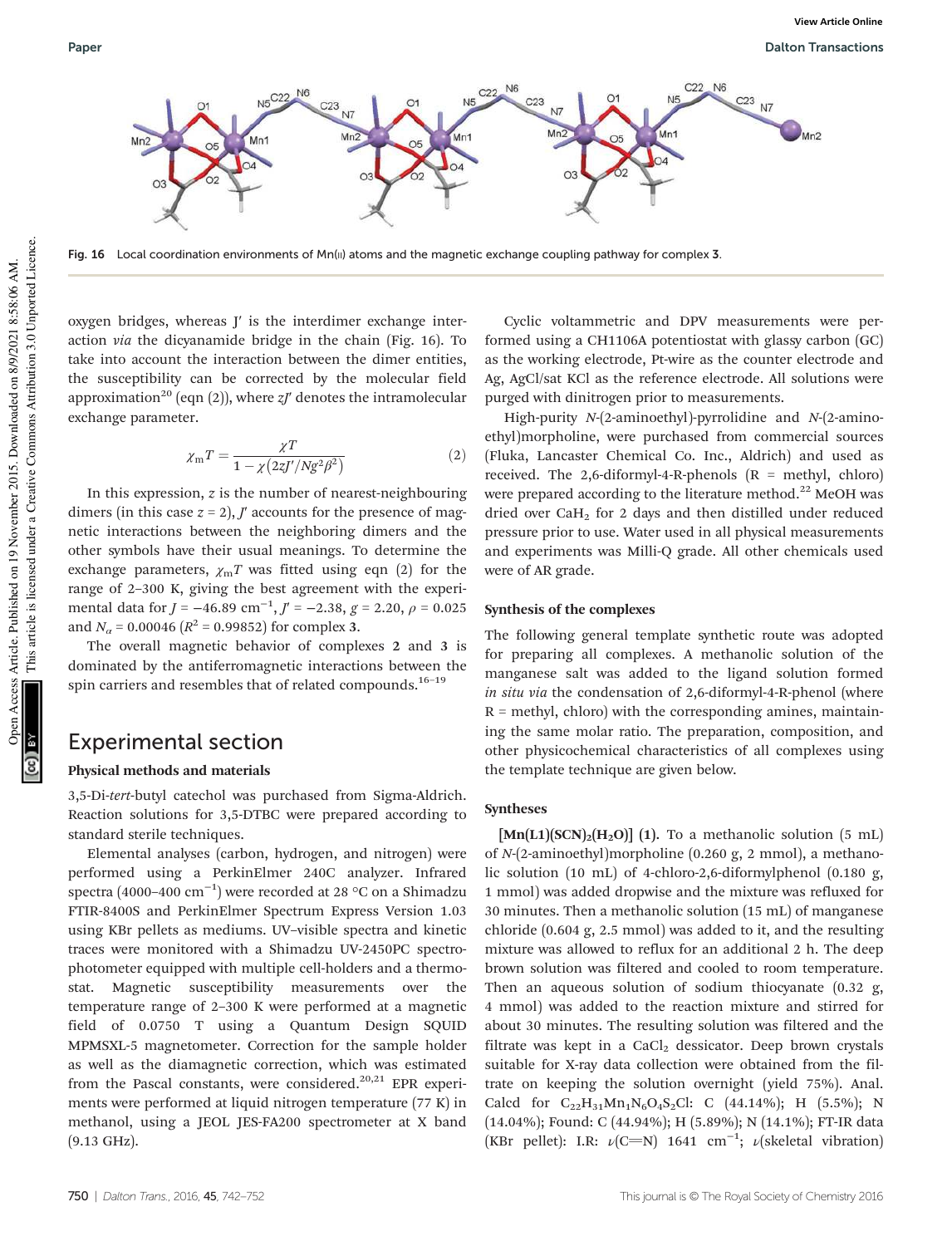1533 cm<sup>-1</sup>; ν(SCN<sup>-</sup>) 2065 cm<sup>-1</sup>; UV/vis (MeOH): λ<sub>max</sub>(ε) = 425 nm (4200 L mol<sup>-1</sup> cm<sup>-1</sup>).

 $[\text{Mn}_2(L1)(OAc)_2][BPh_4]$  (2). To a methanolic solution (5 mL) of N-(2-aminoethyl)morpholine (0.260 g, 2 mmol), a methanolic solution (10 mL) of 4-chloro-2,6-diformylphenol (0.180 g, 1 mmol) was added in a dropwise manner and the mixture was refluxed for 30 min. Then a methanolic solution (15 mL) of manganese acetate (0.604 g, 2.5 mmol) was added to it and the resulting mixture was allowed to reflux for 2 h. The deep brown solution was filtered and cooled to room temperature. Then an aqueous solution of tetra phenyl borate (0.88 g, 4 mmol) was added to the reaction mixture and stirred for about 10 min. The resulting solution was filtered and the filtrate was kept in a  $CaCl<sub>2</sub>$  dessicator. Deep brown crystals suitable for X-ray data collection were obtained from the filtrate after a few days (yield 70%).

Anal. Calcd for  $C_{48}H_{34}Mn_2N_4O_7BCl$ : C (60.30%); H (3.55%); N (5.75%); Found: C (60.50%); H (3.95%); N (5.29%); FT-IR data (KBr pellet): I.R:  $\nu$ (C=N) 1643 cm<sup>-1</sup>;  $\nu$ (skeletal vibration) 1537 cm<sup>-1</sup>; ν(OAc<sup>-</sup>) 1483 cm<sup>-1</sup>; UV/vis (MeOH): λ<sub>max</sub>(ε) = 381 nm (7390 L mol<sup>−1</sup> cm<sup>−1</sup>).

 $[\text{Mn}_2(L2)(OAc)_2(dca)]_n$  (3). To a methanolic solution (5 mL) of N-(2-aminoethyl)pyrrolidine (0.228 g, 2 mmol), a methanolic solution (10 mL) of 4-methyl-2,6-diformylphenol (0.164 g, 1 mmol) was added in a dropwise manner and the mixture was refluxed for 30 min. Then a methanolic solution (15 mL) of manganese acetate (0.604 g, 2.5 mmol) was added to it and the resulting mixture was allowed to reflux for 2 h. The deep brown solution was filtered and cooled to room temperature.

Then, to the reaction mixture, an aqueous solution of sodium dicyanamide (0.284 g, 4 mmol) was added and stirring was continued for about 30 min. The resulting solution was filtered and the filtrate was kept in a CaCl<sub>2</sub> dessicator. Deep brown crystals suitable for X-ray data collection were obtained from the filtrate after keeping the solution overnight (yield 68%).

Anal. Calcd for  $C_{27}H_{37}Mn_2N_7O_5$ : C (49.88%); H (5.69%); N (15.08%); Found: C (49.50%); H (5.95%); N (15.37%); FT-IR data (KBr pellet): I.R:  $\nu$ (C=N) 1641 cm<sup>-1</sup>;  $\nu$ (skeletal vibration) 1533 cm<sup>-1</sup>;  $\nu$ (OAc<sup>-</sup>) 1488 cm<sup>-1</sup>  $\nu$ (N(CN)<sub>2</sub><sup>-</sup>) 2165 cm<sup>-1</sup>; UV/vis  $(MeOH): \lambda_{\text{max}}(\varepsilon) = 407 \text{ nm} (7530 \text{ L mol}^{-1} \text{ cm}^{-1}).$ 

## X-ray data collection and structure determination

Data collection of the structures reported was carried out at room temperature on a Bruker Smart CCD diffractometer (1–2) and on a Nonius DIP-1030H system (3), all equipped with graphite-monochromated Mo-Kα radiation (λ = 0.71073 Å). Cell refinement, indexing and scaling of the data set were carried out using Bruker Smart Apex and Bruker Saint packages,<sup>23</sup> Mosflm and Scala.<sup>24</sup> All the structures were solved using direct methods and subsequent Fourier analyses $^{25}$  and refined using the full-matrix least-squares method based on  $F^2$  with all observed reflections. $^{25}$  In compound 1 the coordinated morpholine moiety was found disordered over two positions (occupancies refined at 0.537(6)/0.463(6) with a restrained geometry). All the calculations were performed using the WinGX System, Ver 1.80.05.<sup>26</sup> Pertinent crystallographic data and refinement details are summarized in Table 5.

|                                                            | <b>Table 5</b> Crystallographic data and details of refinements for complexes $1-3^b$ |                                  |                          |
|------------------------------------------------------------|---------------------------------------------------------------------------------------|----------------------------------|--------------------------|
|                                                            | $\mathbf{1}$                                                                          | $\boldsymbol{2}$                 | 3                        |
| Empirical formula                                          | $C_{22}H_{31}ClMnN_6O_4S_2$                                                           | $\rm{C}_{48}H_{54}BClMn_2N_4O_7$ | $C_{27}H_{37}Mn_2N_7O_5$ |
| <b>MW</b>                                                  | 598.04                                                                                | 955.09                           | 649.52                   |
| Crystal system                                             | Monoclinic                                                                            | Monoclinic                       | Triclinic                |
| Space group                                                | $P2_1/c$                                                                              | P2 <sub>1</sub> /m               | РĪ                       |
| $a/\text{\AA}$                                             | 9.1058(4)                                                                             | 11.1317(17)                      | 10.058(3)                |
| $b/\text{\AA} \over c/\text{\AA}$                          | 21.8162(9)                                                                            | 24.757(4)                        | 12.348(3)                |
|                                                            | 14.3490(6)                                                                            | 17.083(3)                        | 13.366(4)                |
| $\alpha/^\circ$                                            |                                                                                       |                                  | 78.53(2)                 |
| $\beta$ /°                                                 | 97.9080(10)                                                                           | 93.100(2)                        | 84.51(3)                 |
| $\gamma/^\circ$                                            |                                                                                       |                                  | 70.55(2)                 |
| $V/\AA$ <sup>3</sup>                                       | 2823.4(2)                                                                             | 4700.9(12)                       | 1533.3(7)                |
| $\boldsymbol{Z}$                                           | 4                                                                                     | 4                                | $\overline{2}$           |
| $D_{\rm calc}/{\rm g~cm^{-3}}$ $\mu/{\rm mm^{-1}}$         | 1.407                                                                                 | 1.349                            | 1.407                    |
|                                                            | 0.748                                                                                 | 0.648                            | 0.870                    |
| F(000)                                                     | 1244                                                                                  | 1992                             | 676                      |
| Theta range/ <sup>o</sup>                                  | $1.71 - 25.57$                                                                        | $1.19 - 26.39$                   | 1.56-23.26               |
| Total data                                                 | 32565                                                                                 | 32933                            | 11 5 3 3                 |
| Unique data                                                | 5273                                                                                  | 9482                             | 4339                     |
| $R_{\rm int}$                                              | 0.0325                                                                                | 0.0398                           | 0.0779                   |
| Reflections $I > 2\sigma(I)$                               | 4223                                                                                  | 6350                             | 1478                     |
| Parameters                                                 | 395                                                                                   | 592                              | 370                      |
| Goodness-of-fit                                            | 1.022                                                                                 | 1.038                            | 0.825                    |
| $R_1^{\phantom{1}a}$                                       | 0.0331                                                                                | 0.0557                           | 0.0731                   |
| $wR_2$ $(I > 2\sigma(I))^a$<br>Residuals/e Å <sup>-3</sup> | 0.0849                                                                                | 0.1675                           | 0.1723                   |
|                                                            | $0.285, -0.247$                                                                       | $0.981, -0.399$                  | $0.364, -0.362$          |

 ${}^{a}R_{1} = \sum |F_{o}| - |F_{c}||/\sum |F_{o}|$ , w $R_{2} = [\sum w(F_{o}^{2} - F_{c}^{2})^{2}/\sum w(F_{o}^{2})^{2}]^{1/2}$ .  ${}^{b}$  CCDC 1425706-1425708 contain the supplementary crystallographic data for this paper.